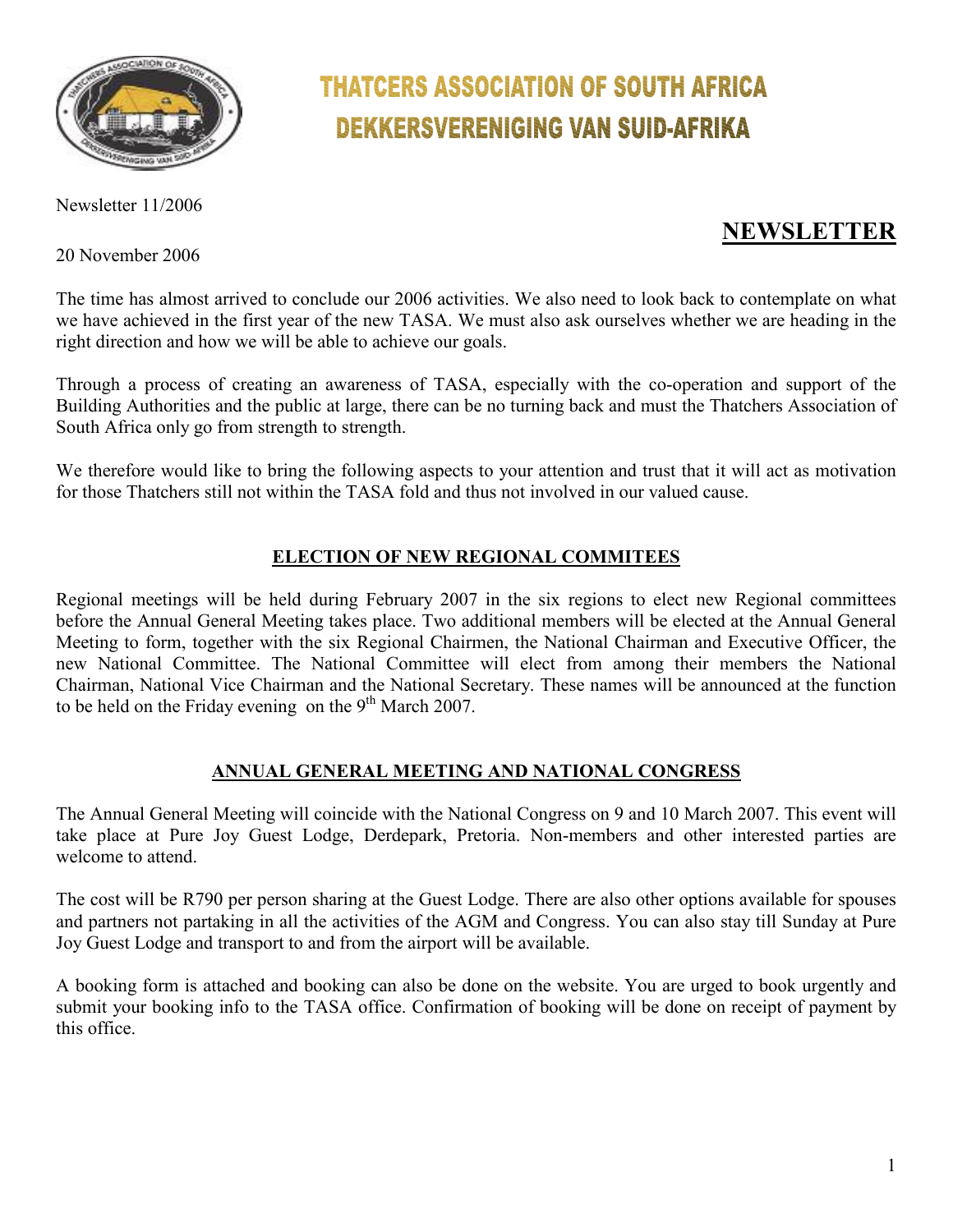### **ACKNOWLEDGEMENT OF PERSONS WHO MADE A SUBSTANTIAL CONTRIBUTION TO THE TRADE**

At the Friday evening function TASA would like to give recognition to those who contributed to the Trade over the past years.

Nominations and suggestions will be appreciated and our office must be advised thereof not later than 31 January 2007.

# **COMPETITION**

You are also reminded of the competition in the following categories.

- Most aesthetic structure
- Largest (single) thatch roof
- Funniest thatch photo

For your information:

- Please take note that entries for the above categories must be received by this office not later than 28 February 2007
- Only paid up members may participate
- Members may enter for more than one category
- Adjudication will be done by those present at the Friday evening function
- All entries will be displayed

Prizes to be won will be announced later.

# **FOUNDER MEMBERSHIP CERTIFICATES**

Members that joined before 31 December 2006 will still receive a Founder Membership Certificate. A new Membership Certificate will be in force from 2007 on which stamps can be pasted for the following 5 years. A stamp as well as a certificate will be posted to you on receipt of your membership fees. Only stamps will be issued for the subsequent 4 years.

A R3000 annual membership fee is payable and membership will be in force from the month the subscription is received and will be valid for a period of one year.

# **TASA WEBSITE AND ARTICLES IN SA TIMBER HOMES MAGAZINE**

You are cordially requested to visit the TASA website often. The importance lies in the relevant articles and information available with a regular updating of the latest developments.

In the section 'For Members Only', business opportunities are advertised as received. A password is required to surf this section of the website.

The SA Timber Homes Magazine will be available at the end of November 2006. It will again feature an article about the Thatchers Trade. The magazine is available at R23-95. The subscription form for the magazine is available on our website under the section 'Industry and Technical."